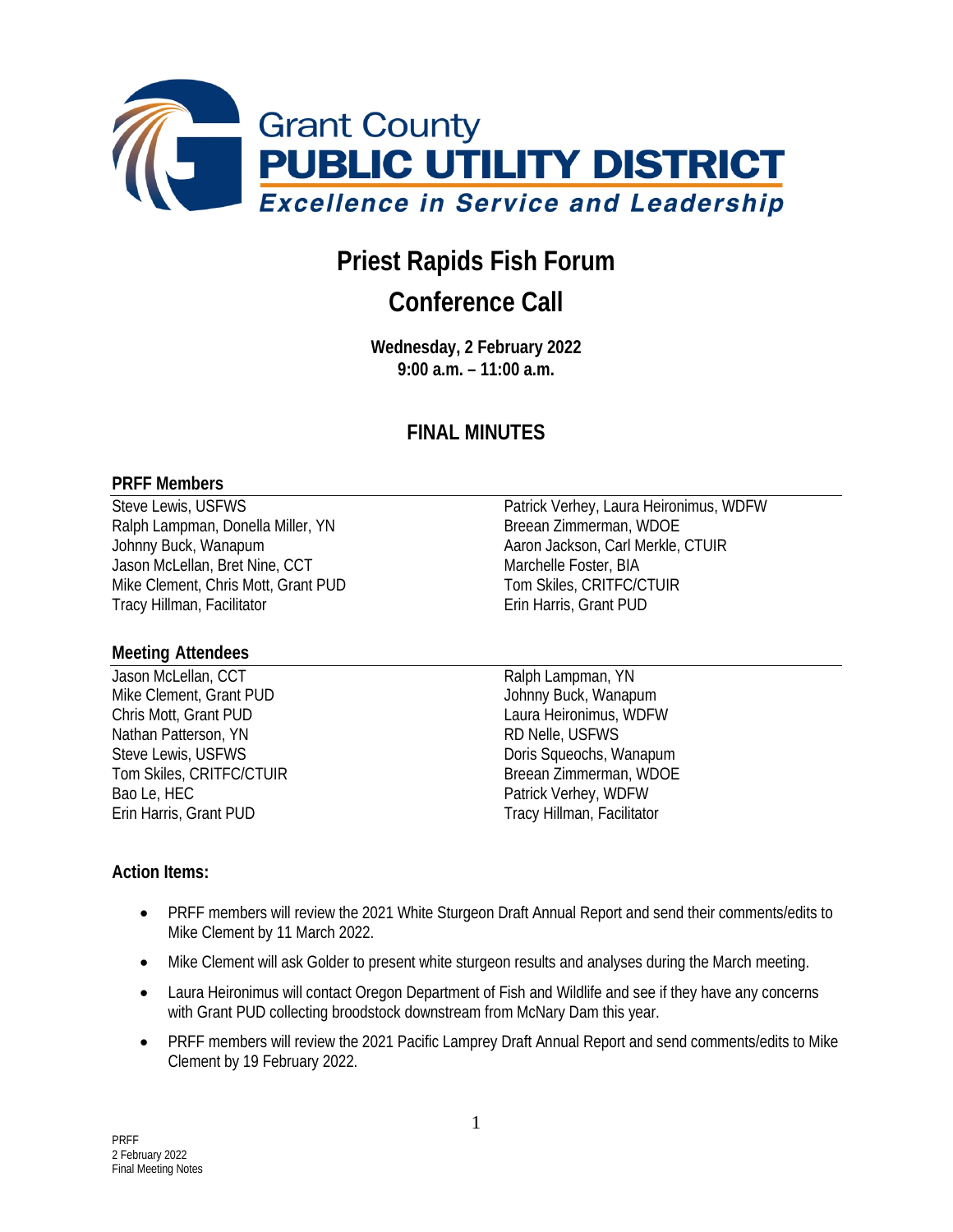- Doris Squeochs will provide Boa Le with Nez Perce Tribe contacts who are engaged in implementing Pacific lamprey actions.
- Ralph Lampman will check to see if anyone intends to tag adult Pacific lamprey in the Lower Columbia this year.
- PRFF members will ask their policy representatives if they are willing to meet more frequently (e.g., annually or every other year).
- PRFF members will identify their policy representatives and share those with Tracy Hillman.

#### **I. Welcome and Introductions**

Tracy Hillman welcomed everyone to the meeting and identified all attendees.

#### **II. Agenda Review**

The PRFF reviewed and approved the February agenda.

#### **III. Approve November Meeting Notes**

The PRFF reviewed and approved the 1 December 2021 meeting minutes.

#### **IV. Review Action Items**

The PRFF reviewed the following action items from the December meeting:

- Jason McLellan will provide the PRFF with a technical report on assessing age and movement of white sturgeon in Lake Roosevelt. **Completed.**
- Members will have 30 days to review the draft bull trout annual report once it is available. **Completed.**
- Mike Clement will check with Bao Le to see if he can provide a presentation on 2021 Pacific lamprey activities and results during the January or February meeting. **Completed.**

#### **V. White Sturgeon**

**Update on Juvenile Rearing** – Nate Patterson reported that they sampled juvenile sturgeon at the hatchery on 31 January 2022. He indicated that fish are at an average of 5 fish per pound. He added that there are roughly 750 juvenile sturgeon per female (recall six females were spawned). One female was not a full spawn; therefore, there are about 400 juveniles from that female. Nate said survival rates are high and there are no issues at this time.

**2021 White Sturgeon Annual Report** – Mike Clement noted that the draft report will be available soon for a 30-day review. The report is similar to past reports and addresses comments that came in late on last year's report. Mike added that the precision of survival estimates increased because of increased captures of tagged juveniles. Mike indicated that Golder will provide a presentation on results during the March meeting. [*Note: the draft report was sent to the PRFF on 9 February and comments are due to Mike by 11 March 2022.*]

**2022 White Sturgeon Activities: Broodstock Collection and Spawning** – Mike Clement reported that broodstock collection this year will depend on COVID-19 restrictions and mandates. At this time, they plan to collect broodstock as before, but may be required to socially distance and wear masks. Laura Heironimus will contact Oregon Department of Fish and Wildlife (ODFW) and see if they have any concerns with Grant PUD collecting broodstock downstream from McNary Dam this year. Laura added that she is not aware of ODFW doing any additional acoustic tagging of sturgeon this year. She did say that WDFW will conduct sturgeon stock assessment work this year.

**Other Sturgeon Items** – No other sturgeon items were discussed.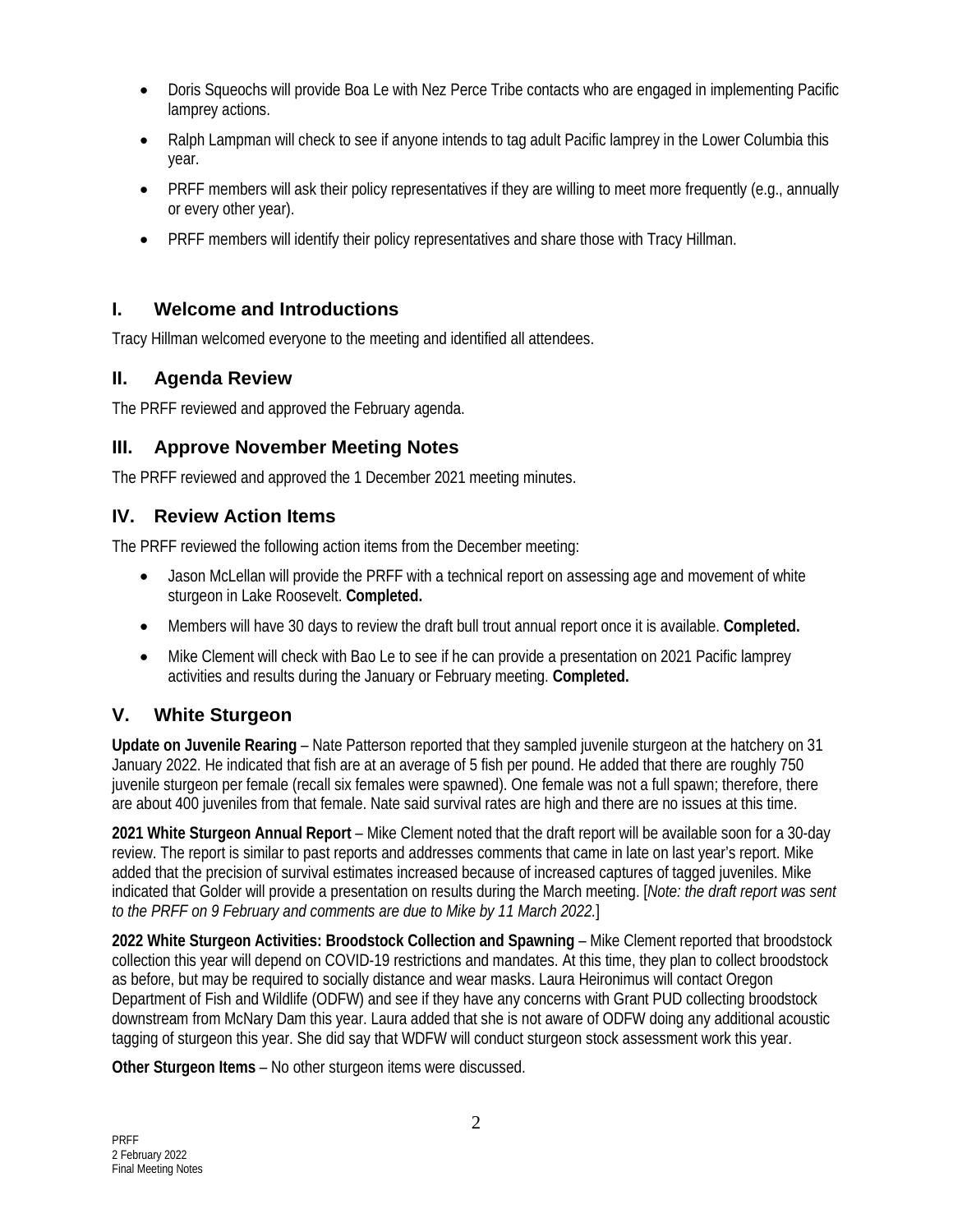#### **VI. Pacific Lamprey**

**2021 Annual Pacific Lamprey Report and Presentation** – Mike Clement reported that the draft Pacific lamprey annual report was send to the PRFF for review on 19 January 2022. Comments are due to Mike by 19 February 2022.

Bao Le gave a presentation titled, Pacific Lamprey Management Plan (PLMP) 2021 Comprehensive Annual Report (see Attachment 1). After providing a brief outline for the presentation, Bao talked about the origins of the report, requirements of the report, and the organization of the report. He pointed out a major change in the report from past reports was moving the Columbia River Basin Background/Existing Information section to an Appendix. Section 2.0 now only identifies new information in table format. This change was in response to PRFF comments on the previous annual report. Bao then described report content development and showed that tables describing lamprey activities in the basin are organized by topics (e.g., general lamprey biology/ecology, migration in rivers, adult passage, juvenile passage, artificial propagation, etc.). Importantly, the tables indicate whether actions taken at Wanapum and Priest Rapids dams are similar to actions taken at other projects, whether actions taken at other projects would be appropriate at Priest Rapids and Wanapum dams, and whether the actions would be cost effective.

Boa summarized some of the results and identified the number of Pacific lamprey activities implemented basin wide. He said the number of projects implemented in 2021 was similar to the number implemented in 2020. In general, implementation of activities in the project area is on schedule and consistent with the PLMP. In addition, where appropriate, PLMP activities are consistent in scope and scale to basin-wide activities. Bao then identified the primary entities implementing actions within the basin and pointed out trends in activities associated with general biology and ecology, juvenile passage, and artificial propagation and translocation. He also briefly discussed general division of activities and coordination among implementers. Bao concluded the presentation by noting the following Grant PUD 2022 activities:

- Continue Project-wide passage efficiency monitoring and calculations at Priest Rapids and Wanapum dams (HDX-PIT).
- Complete and maintain HDX readers at Priest Rapids and Wanapum dams.
- Continue HDX-PIT contributions to lower river programs to increase regional database and regional understanding.
- Continue Trap and Transportation to support regional activities (Grant PUD and Douglas DPUD) per the SOA.
- Continue regional participation in pertinent lamprey workgroups.
- Continue collaborating with regional researchers in support of the PLMP annual report and for other purposes.

Ralph Lampman asked about what activities are planned to develop measures to protect spawning habitat (identified on slide 10). Boa indicated that he does not know what Douglas and Chelan PUDs intend to do, but this is not an activity required in the Grant PUD's PLMP. Ralph asked why Idaho entities are not identified on slide 12. Bao indicated he will do some outreach and identify Idaho entities implementing lamprey actions. Doris Squeochs noted that the Nez Perce Tribe has and continues to implement lamprey actions. Doris will provide Bao with Nez Perce Tribe contacts. Regarding slide 13, Ralph pointed out that juvenile passage studies will be starting at Lower Granite Dam and the studies will move progressively downstream over the next few years. Ralph would like the PRFF to begin discussing juvenile survival studies at Wanapum and Priest Rapids dams. Ralph also noted that the tribes are involved in the hydro and mainstem issues, which is not reflected on slide 14. Lastly, Ralph asked whether the annual report provides a summary of lamprey trapping at Priest Rapids Dam. Mike Clement responded that it does in the Appendix. Ralph asked that the report include a description of methods and calculations of trap efficiency.

Members thanked Bao for the presentation.

**Pacific Lamprey Conservation Initiative** – Ralph Lampman reminded the PRFF about the Fifth Annual Lamprey Information Exchange Monthly Webinar Series that is coordinated by the Lamprey Technical Workgroup. The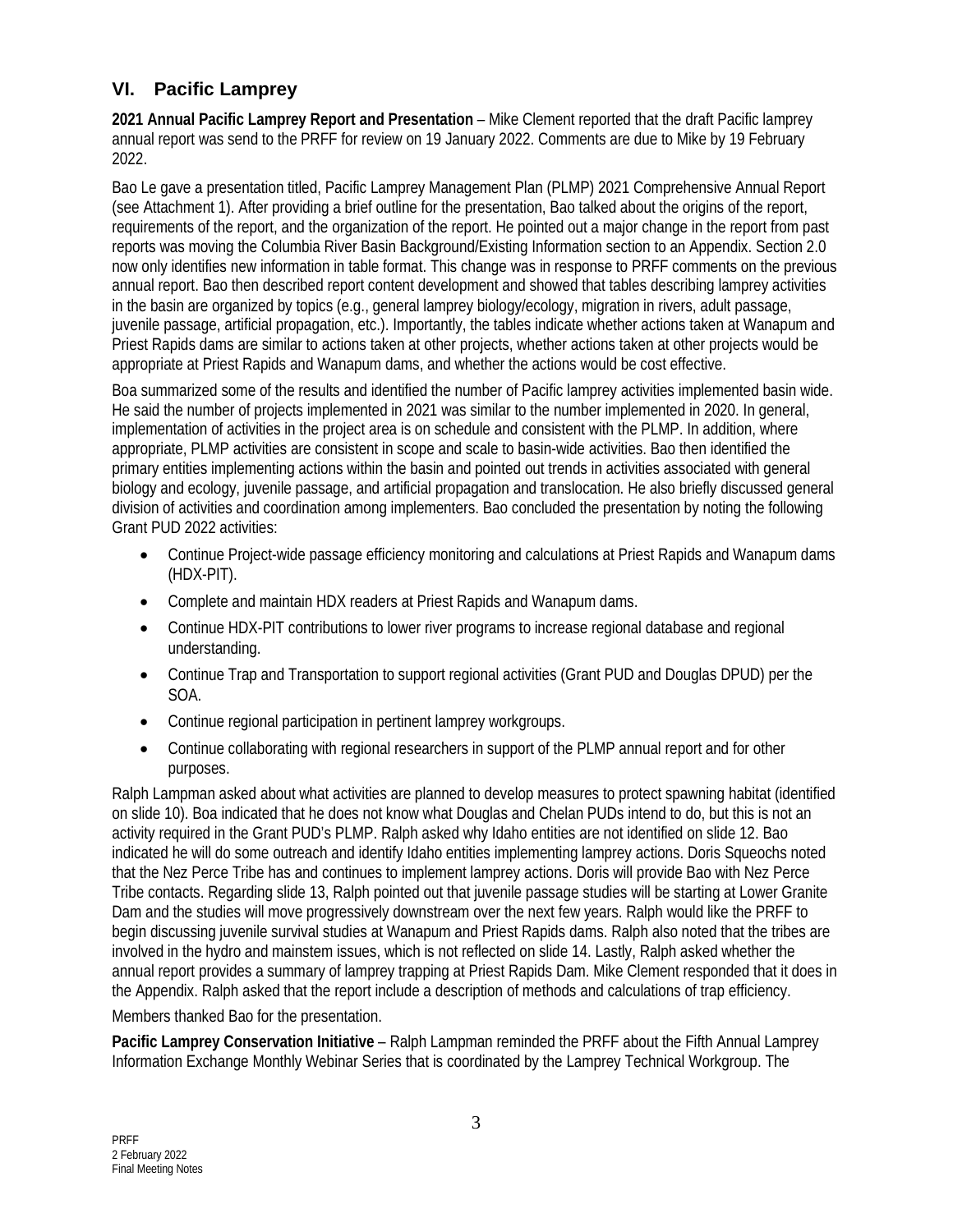workshops are held on the second Tuesday of each month from 11:00 am to 1:00 pm PT. The next workshop will be held on 8 February and will focus on Lamprey and Climate Change. The March workshop will be on Lamprey Passage; the April workshop will be on Restoration, Entrainment, and Salvage of Lamprey; and the May workshop will be on Supplementation and Disease. Tracy Hillman will share the Monthly Webinar Series Announcement with the PRFF.

**Other Pacific Lamprey Items** – Ralph Lampman reported that this year the Pacific Lamprey Conservation Agreement (cooperative effort among natural resource agencies, tribes, and other parties) will be updated and renewed. This occurs every five years. Along with the Agreement, a lamprey assessment will be completed. Each regional management unit will hold meetings to discuss updates to the assessment. The Upper Columbia Regional Management Unit will hold their meeting on 11 March 2022 from 9:00 to 12:00 pm PT. Ralph encouraged entities to review and sign the Agreement once it is updated.

Mike Clement asked whether anyone will be tagging adult lamprey in the Lower Columbia this year. Ralph responded that he has not heard of any plans for tagging adult lamprey this year; however, he will check and report back to Mike.

#### **VII. Bull Trout**

**USFWS Regional Meetings** – RD Nelle reported that the US Fish and Wildlife Service (Service) will complete the Bull Trout Species Status Assessment and five-year status review later this year. The Service has been hosting working group meetings across all core areas to review demographic information and update the threats assessments. The working group meeting for the Upper Mid-Columbia core areas (Entiat, Methow, Wenatchee, and Lake Chelan) occurred on 27 January. The Walla Walla, Umatilla, and Lower Snake River meetings occurred earlier in December and January. Meetings to discuss the Northeast Washington Research Needs Area (upstream from Chief Joseph Dam) and the Yakima Core Area will be on 1 February and 4 February, respectively. The current schedule is to complete working group meetings in Washington by early February. The draft species status assessment will be out for review in late spring with final publication in late summer. The five-year status review and listing recommendations are expected shortly thereafter.

#### **VIII. Administration**

**In-Person Meetings** – Based on conversations with Tom Dresser (Grant PUD), Tracy Hillman said there is a desire to begin meeting in-person as soon as possible. Tracy asked members whether they would be interested in or able to meet in-person soon. Most members indicated they would like to meet in person; however, given the increasing infection rates with the Omicron variant of COVID-19, it is unlikely the group can meet in person anytime soon. Even with all the safeguards, most agencies will not allow their employees to meet in person at this time. Members hope they can meet in person this summer or early fall.

**PRFF Policy Committee Meetings** – Tracy Hillman shared that he was asked by Tom Dresser whether the PRFF Policy Committee should meet more frequently. They have not met since the white sturgeon dispute in 2014-2015. Tracy asked the group to check with their policy leads to see if they are willing to meet more regularly (e.g., annually or every other year). Tracy also asked members to identify their policy representatives so he and Grant PUD can update the list of representatives.

#### **IX. Adjourn**

Tracy Hillman adjourned the meeting at 11:00 pm.

### **X. Next Meeting**

The next meeting of the PRFF will be on 2 March 2022.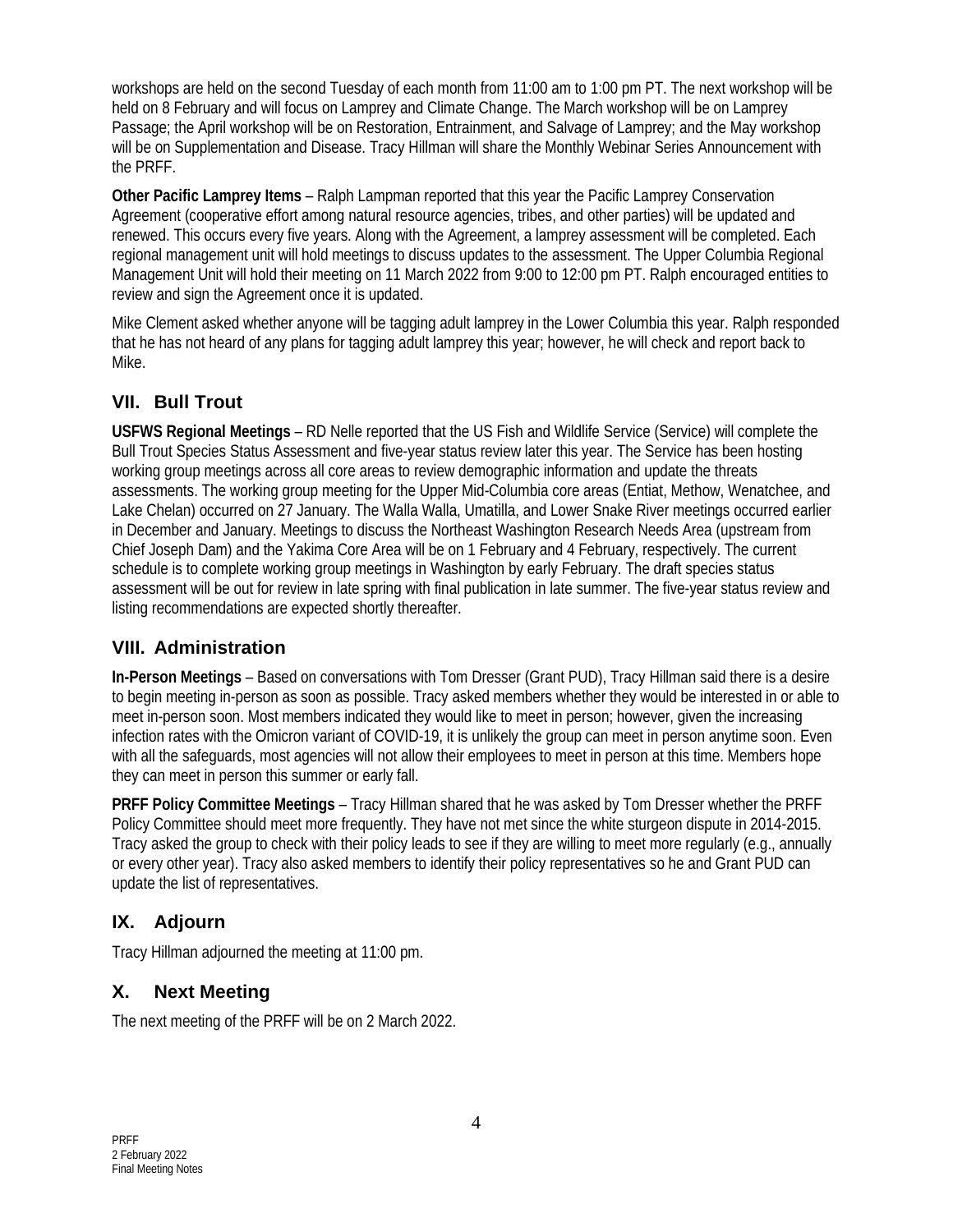# **Attachment 1**

# **Presentation by Bao Le on the 2021 Pacific Lamprey Annual Report**

### **Pacific Lamprey Management Plan (PLMP) 2021 Comprehensive Annual Report**



**Presentation to the Priest Rapids Fish Forum**

**February 2, 2022**

*Bao Le HEC LLC Portland, OR*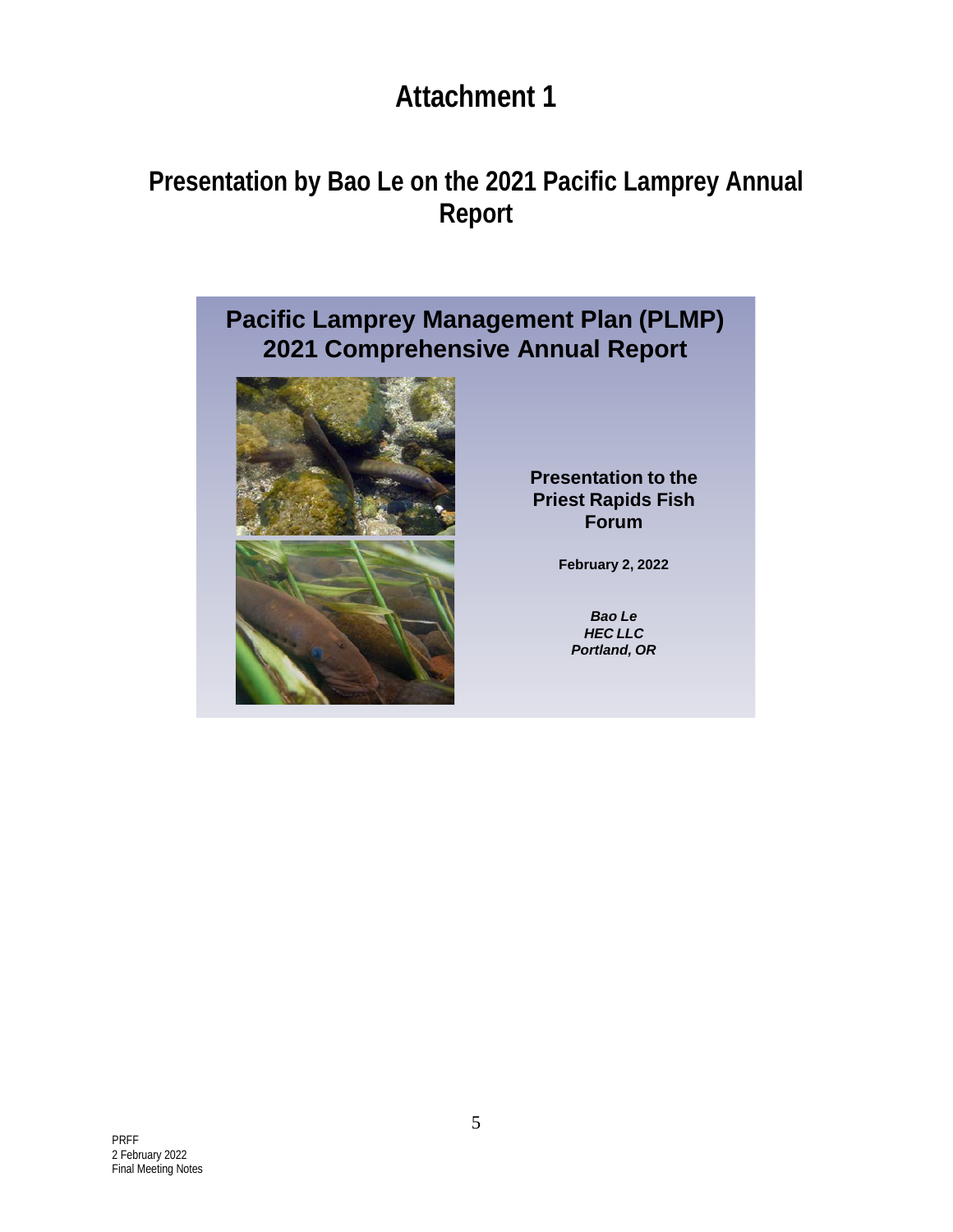### **Presentation Outline**

PLMP Comprehensive Annual Report

- Origins and Requirements of the Report
- Report Organization and Content Development
- 2021 Reporting Observations and Trends
- 2021 Project-specific Activities



2

- WA State 401 Water Quality Certification (401) (4/3/07; amended 3/6/08)
	- Appendix C Pacific Lamprey  $\triangleright$  Implementation Measure #1 - Reporting
- PLMP (filed 2/19/09)
	- Identifies Biological Objectives and defines implementation actions Comprehensive Annual Report (a component of Objective 1)
- FERC Order Approving PLMP (5/1/09)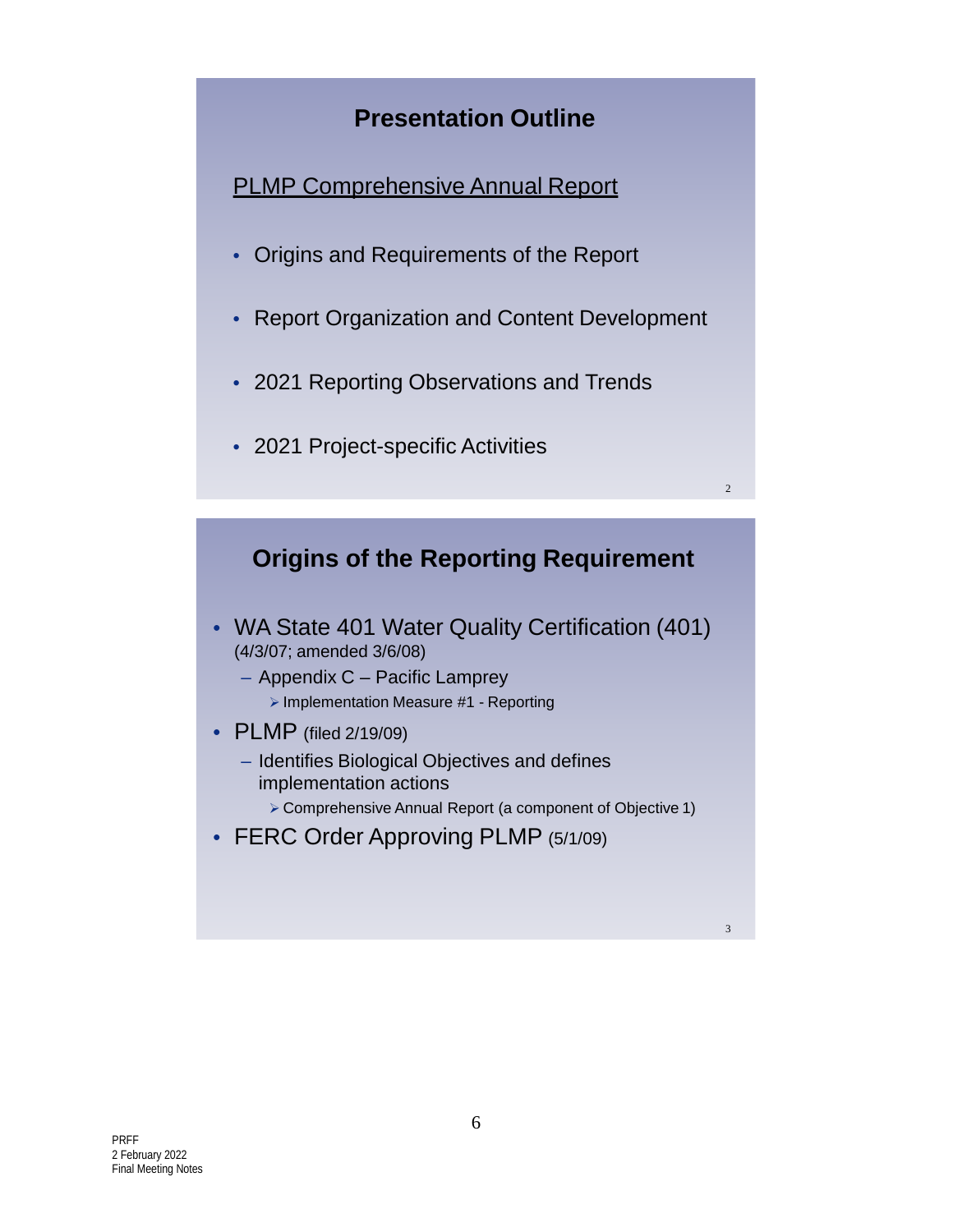### **Requirements of the Report**

- "… provide an annual report summarizing activities undertaken to identify and address impacts of the Priest Rapids Project (PRP) on Pacific Lamprey ..." (401, Appendix C)
- To include:
	- Columbia River Basin lamprey passage, behavioral, and survival investigations;
	- PRP PLMP activities and results of activities for past year;
	- Evaluation of whether PRP investigations/measures are:
		- $\triangleright$  Consistent with similar measures taken at other projects;
		- $\triangleright$  Appropriate to implement at the PRP; and
		- $\triangleright$  Cost effective to implement at the PRP

### **Report Organization**

- **Section 1.0:** Introduction
- **Section 2.0**: Updated Information (i.e., Table 2)
- **Section 3.0:** Status of PRP lamprey activities
- **Section 4.0:** An evaluation of whether recent Columbia River Basin activities should be considered for the PRP.
- **Section 5.0:** Summary and Upcoming Actions
- **Appendix A:** Columbia River Basin Activities
- A significant change from past years per input from PRFF Members: Columbia River Basin Background/Existing Information (in past reports was Section 2.1) has now been relocated to end of document as an Appendix A.
- Section 2.0 now focuses on just new information in table format
- 2021 Report addressed YN comments from last year's report (received past filing deadline for 2020 Report)

5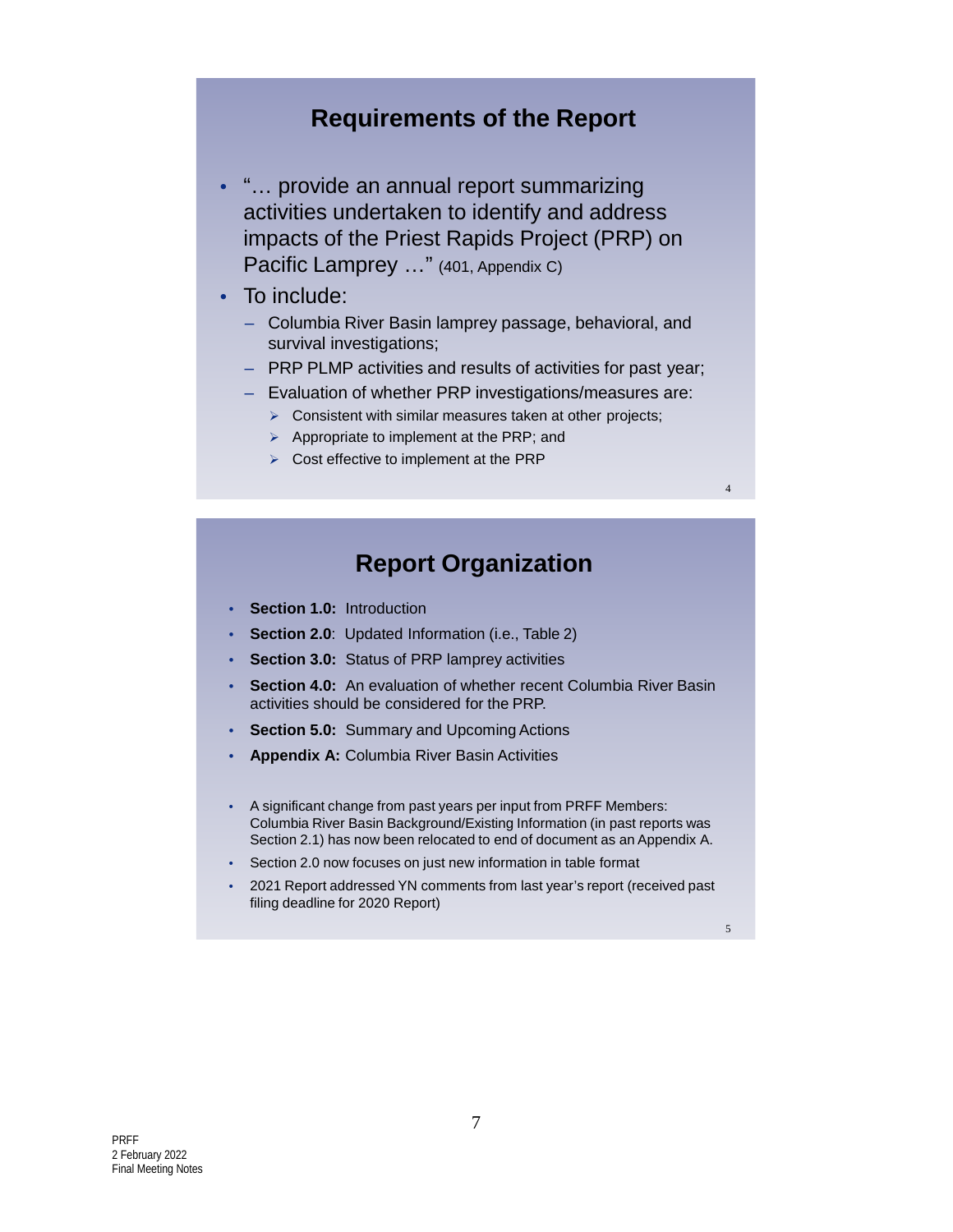#### **Report Content Development Current Knowledge Base (§2.0)**

- Updated information (§2.0)
	- Table format, organized by topics (i.e., general biology/ecology, migration in rivers, adult passage, juvenile passage, artificial propagation, etc.)

6

– Activity level reporting

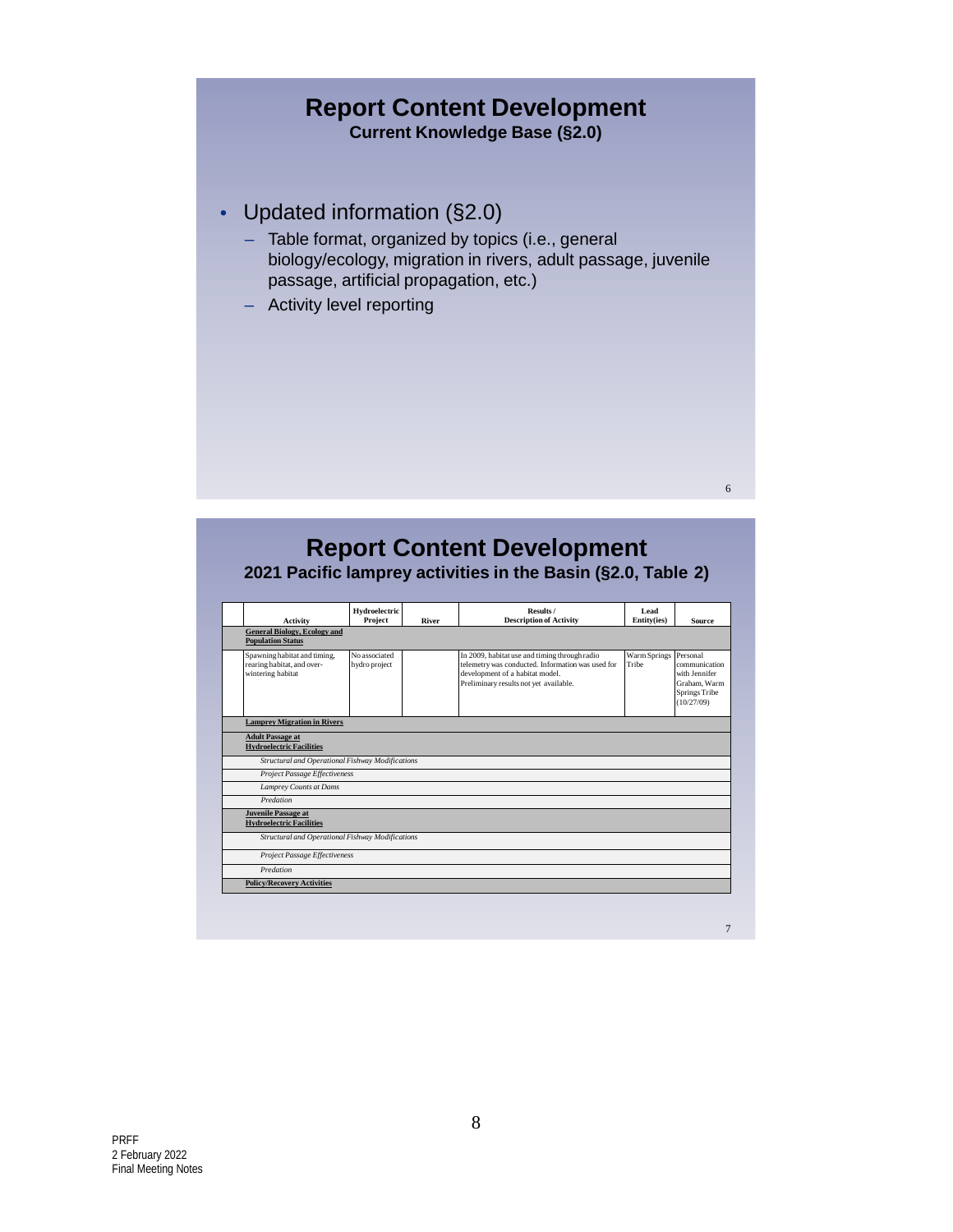| <b>Implementation Measure</b>                                                                                                                                      | <b>Evaluation</b><br><b>Timeframe</b>       | <b>Relevant to</b><br><b>Current</b><br>Reporting<br>Period | <b>Action Taken in 2021</b>                                                                                                                                                                                                                                    | <b>Variation from</b><br><b>Schedule</b><br>(if applicable) |
|--------------------------------------------------------------------------------------------------------------------------------------------------------------------|---------------------------------------------|-------------------------------------------------------------|----------------------------------------------------------------------------------------------------------------------------------------------------------------------------------------------------------------------------------------------------------------|-------------------------------------------------------------|
| <b>Objective 1:</b>                                                                                                                                                |                                             |                                                             | Identify, address, and fully mitigate Project effects to the extent reasonable and feasible to achieve NNI                                                                                                                                                     |                                                             |
| Provide an annual report summarizing<br>activities undertaken to identify and address<br>Project impacts.                                                          | Annually (by<br>March 31).<br>starting 2010 | Yes                                                         | Yes, report will be filed on or before<br>March 31, 2022.                                                                                                                                                                                                      | N <sub>0</sub>                                              |
| [PLMP, Section 4.1]<br>Objective 2: Provide safe, effective, and timely volitional passage for adult upstream and downstream migration<br>Maintain adult fishways. | Annually for the                            | l Yes                                                       | Grant PUD continues to maintain                                                                                                                                                                                                                                | No                                                          |
| [PLMP, Section 4.2.1]                                                                                                                                              | period 2009-2015                            |                                                             | fishways at the Priest Rapids Project in<br>accordance with the NOAA Fisheries<br>Fishway Operations and Criteria<br>Guidelines for salmon (NOAA<br>Fisheries 2008). The plan includes<br>operational criteria for dewatering and<br>the recovery of all fish. |                                                             |
| Provide safe, effective and timely volitional passage for juvenile migration<br><b>Objective 3:</b>                                                                |                                             |                                                             |                                                                                                                                                                                                                                                                |                                                             |
| Objective 4: Avoid and mitigate Project impacts on rearing habitat                                                                                                 |                                             |                                                             |                                                                                                                                                                                                                                                                |                                                             |

### **Report Content Development Evaluating application of Basin activities to PRP (§4.0)**

- Table format
- Definition of evaluation elements:
	- "Consistent with similar measures taken at other projects"
		- $\triangleright$  "Yes" = activity that has been implemented by a hydroelectric facility operator in a hydroelectric project area other than the PRP.
	- "Appropriate to implement at the PRP"
		- "Yes" = activity that is a requirement of the PLMP or is an activity subsequently agreed to by Grant PUD as a result of implementation of the PLMP.
	- "Cost-effective to implement at the PRP"
		- $\triangleright$  "Yes" = If a measure is considered "appropriate to implement"; the specific action being taken by Grant PUD is described. In addition, pertains to an activity where resource benefits are commensurate with the level of effort and cost to implement, and in a manner not inconsistent with anadromous fish passage criteria and habitat requirements.
		- $\triangleright$  "N/A" = if a measure is considered not "appropriate to implement".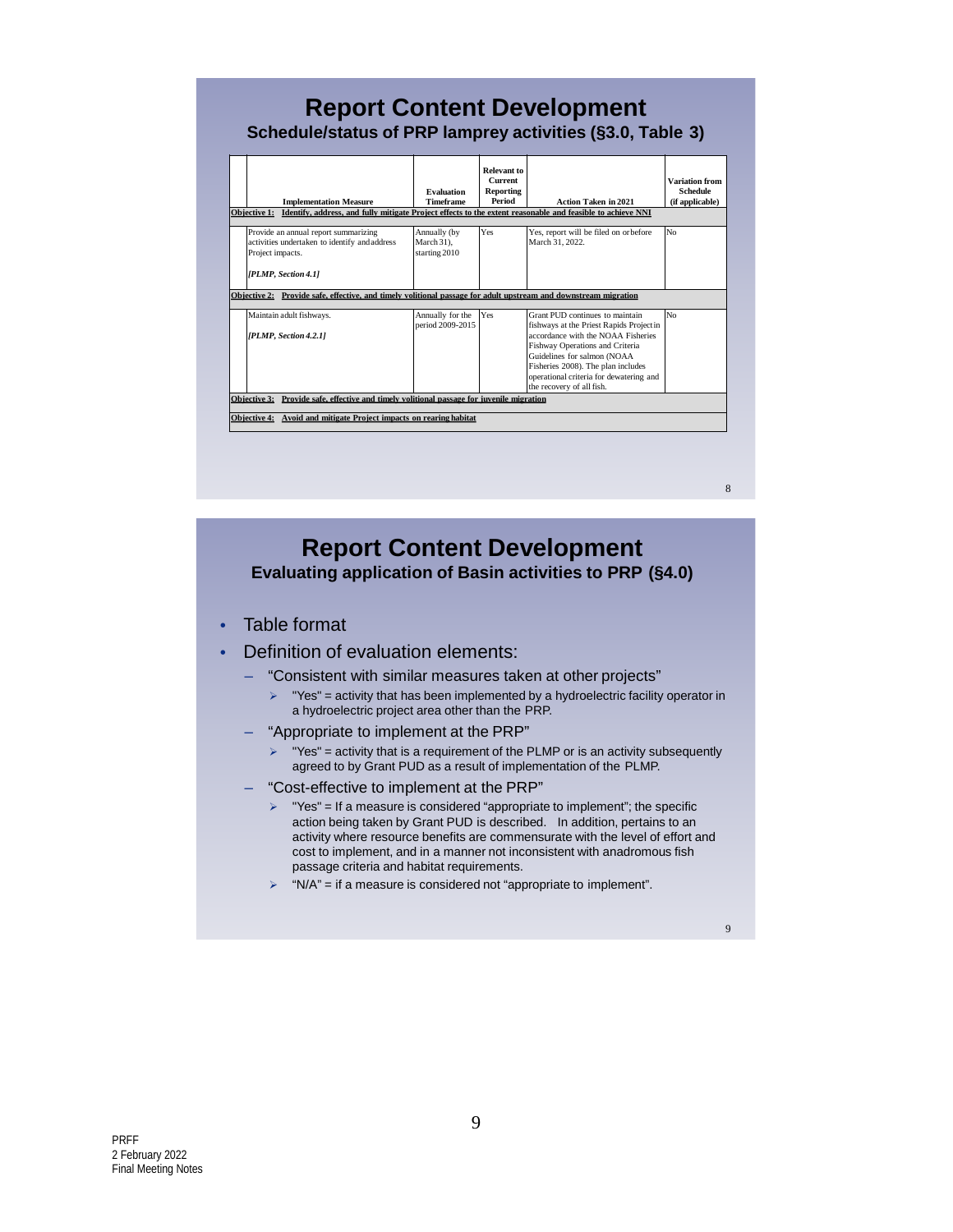| <b>Activity in Basin</b><br>(Proposed, Planned or<br>Implemented)                                                       | <b>Project where</b><br>$Implemented = I$<br>$Planned = P1$<br>or Proposed = $PR^2$ | River(s) | Table 3<br>Cross-<br>Reference                            | <b>Consistent with</b><br><b>Measures</b><br><b>Taken at Other</b><br>Projects | <b>Appropriate to Implement at</b><br><b>Priest Rapids Project</b>                                                                                                                    | <b>Cost Effective for Priest</b><br><b>Rapids Project</b> |  |  |
|-------------------------------------------------------------------------------------------------------------------------|-------------------------------------------------------------------------------------|----------|-----------------------------------------------------------|--------------------------------------------------------------------------------|---------------------------------------------------------------------------------------------------------------------------------------------------------------------------------------|-----------------------------------------------------------|--|--|
| <b>General Biology, Ecology and Population Status</b>                                                                   |                                                                                     |          |                                                           |                                                                                |                                                                                                                                                                                       |                                                           |  |  |
| Develop measures to protect<br>spawning habitat                                                                         | Wells (P)<br>Rocky Reach (P)                                                        |          | N/A <sup>3</sup><br>N/A <sup>4</sup>                      | No.                                                                            | No. This activity is not<br>required by Grant PUD's<br>PLMP.                                                                                                                          | N/A                                                       |  |  |
| Assess impacts of irrigation<br>water withdrawal structures<br>with the items for adult and<br>juvenile passage/habitat | <b>PR</b>                                                                           | N/A      | N/A                                                       | No.                                                                            | No. This activity is not required $N/A$<br>by the PLMP. Assessing the<br>impacts of irrigation water<br>withdrawal are not objectives.<br>goals, or measures outlined in<br>the PLMP. |                                                           |  |  |
| <b>Lamprey Migration in</b><br><b>Rivers</b>                                                                            |                                                                                     |          |                                                           |                                                                                |                                                                                                                                                                                       |                                                           |  |  |
| <b>Adult Passage at Hydroelectric Facilities</b>                                                                        |                                                                                     |          |                                                           |                                                                                |                                                                                                                                                                                       |                                                           |  |  |
| Structural and Operational Fishway Modifications                                                                        |                                                                                     |          |                                                           |                                                                                |                                                                                                                                                                                       |                                                           |  |  |
| Install/evaluate slotted<br>"keyhole" fishway entrances                                                                 | Bonneville (I)<br>Priest Rapids (I)<br>Wanapum (I)<br>(P)<br>McNary (P)             |          | #20<br>#21<br>#21<br>N/A <sub>6</sub><br>N/A <sup>7</sup> | Yes.                                                                           | Yes. Keyhole entrances are<br>currently utilized at both<br>Wanapum and Priest Rapids<br>dams.                                                                                        | Yes. See adjacent response.                               |  |  |
| <b>Project Passage Effectiveness</b>                                                                                    |                                                                                     |          |                                                           |                                                                                |                                                                                                                                                                                       |                                                           |  |  |
| <b>Lamprey Counts at Dams</b>                                                                                           |                                                                                     |          |                                                           |                                                                                |                                                                                                                                                                                       |                                                           |  |  |
| Predation                                                                                                               |                                                                                     |          |                                                           |                                                                                |                                                                                                                                                                                       |                                                           |  |  |
|                                                                                                                         |                                                                                     |          |                                                           |                                                                                |                                                                                                                                                                                       |                                                           |  |  |

# **2021 Reporting Observations**

- Basin-Wide Activities (Table 2):
	- Total of 92 line items (94 in 2020)
	- Adult Passage (35 [36]), General Bio (31 [27]), Juvenile Passage (12 [13]), Policy/Recovery (9 [10]), Migration in Rivers (5 [8])
	- Note scope of the reporting is Columbia River basin and is not necessarily reflective of overall trends of species management/research as a whole.
- Implementation at the PRP is generally onschedule and consistent with the PLMP
- Where appropriate, PRP PLMP activities are consistent in scope/scale to basin activities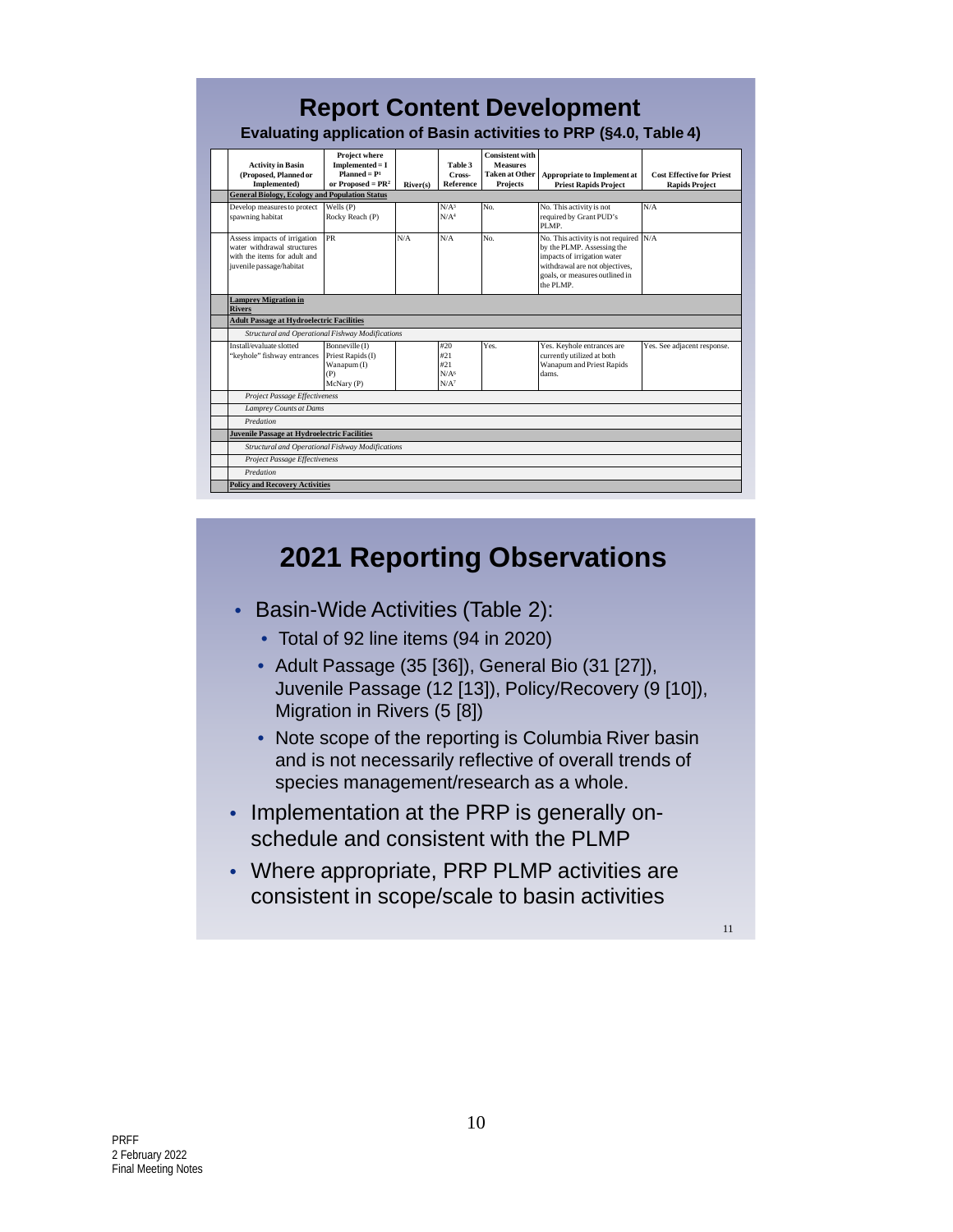# **Observations and Trends**

- Participating entities continue to be diverse but generally the same "players":
	- ▶ Feds ACOE, NOAA, FWS, USGS, USFS
	- Academia U of Idaho, OSU
	- $\triangleright$  Private PNNL, Blue Leaf, HDR
	- Utilities Mid-C's, PGE, EWEB
	- > Tribes/Tribal Organizations YN, CTUIR, CTWSR, CCT, CRITFC
	- $\triangleright$  State ODFW, WDFW
	- $\triangleright$  NGO MSRF

## **Observations and Trends**

- Adult Passage less research/innovation; more O&M, maintaining existing operations/procedures, counts and predation control with some passage improvement projects.
- Juvenile Passage while not reported; increased discussion/activity re: assessments, technology & protocol development, and planning appear to be a shift in the near-term.
- Artificial propagation and translocation activities: driven by Tribes in partnership with Federal/utility partners

13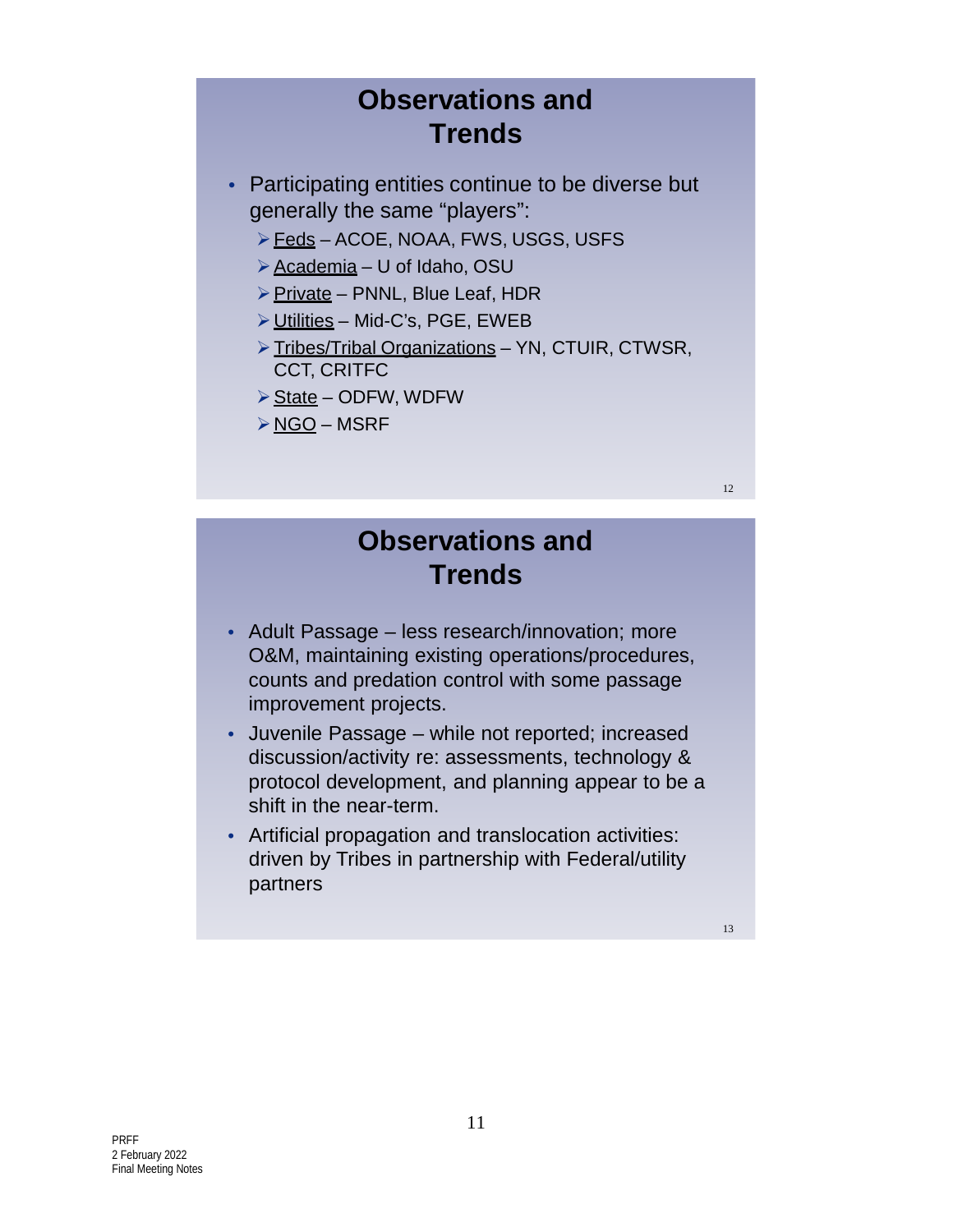# **Observations and Trends**

- General Division of Activity:
	- Operators: focused on passage, operations, counts (adults/juveniles) and structure-specific activities.
	- Federal, State and Academic entities: research-oriented projects (marine environment, physiology, laboratory, behavioral, thermal tolerance, etc.).
	- Tribes: tributary, non-hydropower focused, population/ecology monitoring, escapement and outmigration, distribution/abundance (eDNA), outreach and traditional ecological knowledge, artificial propagation and translocation.
- Conservation, recovery, and research coordination continues: PLCI, LTWG, and Master Planning on Supplementation, Aquaculture, Restoration and Research

**Grant PUD 2022 Activities**

- Continue Project-wide passage efficiency monitoring and calculations at Priest Rapids and Wanapum dams (HDX-PIT)
- Complete and maintain HDX readers at Priest Rapids and Wanapum dams
- Continue HDX-PIT contributions to lower river programs to increase regional database and regional understanding
- Continue Trap and Transportation to support regional activities (GPUD/DPUD), NNI Agreement
- Continue regional participation in LTWG, PLCI, ACOE, and other pertinent lamprey workgroups.
- Continue collaborating with regional researchers in support of the PLMP annual report and for other purposes.

15